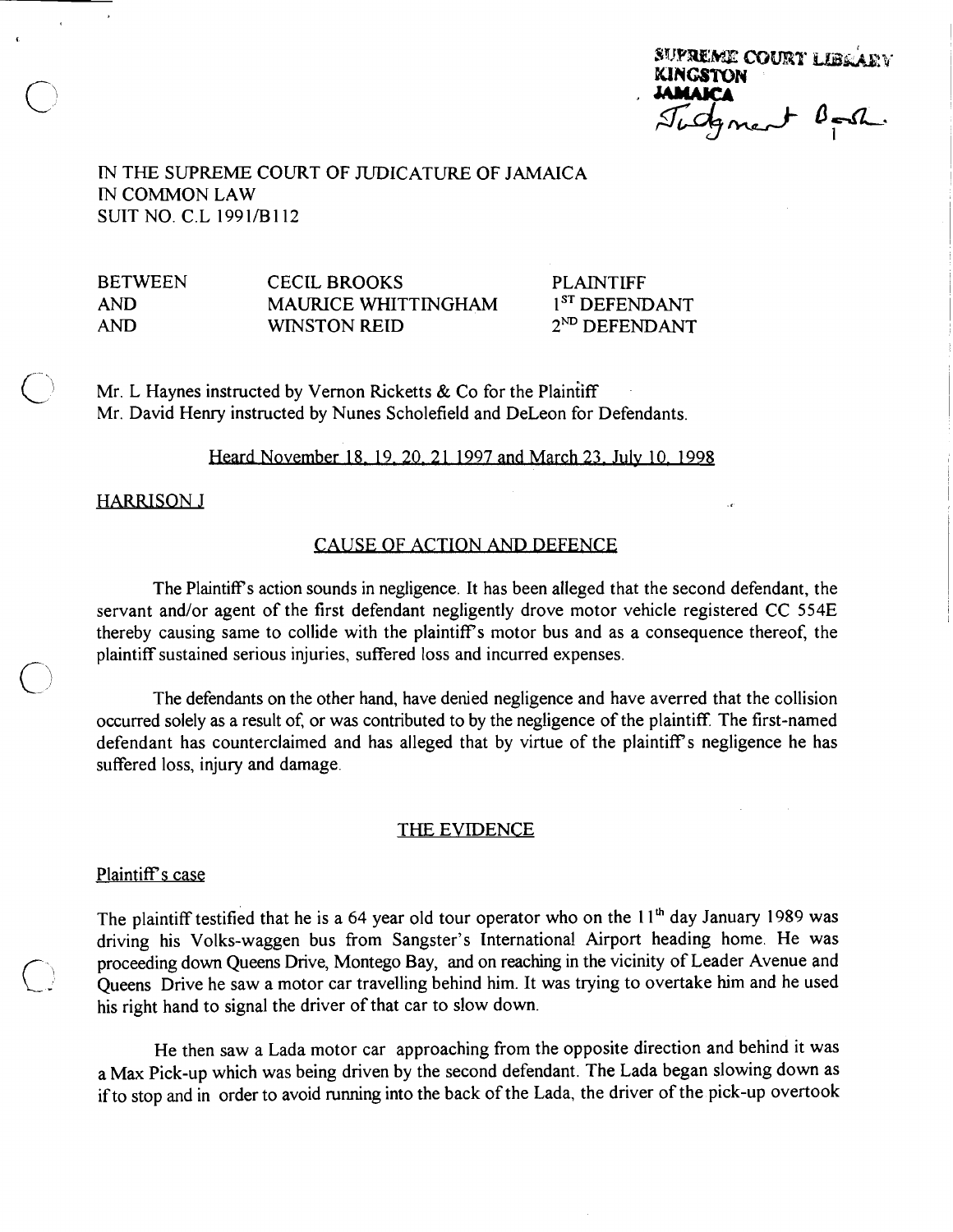it and swerved over to his extreme right. He then collided with the bus thereby injuring the plaintiff's hand which was resting on the right door of his bus.

The plaintiff maintained that at the time of the collision he was travelling on the extreme left side of the road. He tried to pull over closer on the left when the pick-up overtook the Lada but the collision could not be avoided. He stepped on his service brakes, pulled up the hand brake and then stopped in close proximity to a utility post.

He admitted under cross-examination that the accident took place at a left hand bend for him. He denied however, that he was straddling the white line and had negotiated the bend incorrectly and that this caused him to go over to the side of the road on which the pick- up was travelling. He denied that he had travelled for a distance of 3-4 chains down the road and then stopped. He also denied that the driver of the pick-up pursued him after the collision. He explained under crossexamination that it was a wing-mirror on the side of the Pick-up that had hit his vehicle. This wingmirror, he said was on a door to the side of the Pick-up. According to him, damage was done to the right front door and right "rear view" mirror of his vehicle.

He admitted that he had one hand on the steering but he denied that he went around the bend with one hand on the steering. He could not go further left after he saw the pick-up approaching him as he was already on the extreme left and very close to the embankment. He said he did not pull in his right hand as he did not expect the driver of the pick-up to pull over on him and neither did he expect the driver to travel so close to another vehicle. He claimed that his hand had only rested on the window for the door and it was not hanging outside.

### The Defendant's case

The second defendant, Winston Reid was driver of the Max Pick-up. He testified that he was travelling up Queens Drive and on reaching a corner which was a right hand bend for him, he saw the plaintiff's bus coming around the corner. The bus did not make the corner and it came straight towards him and slammed into the right side of the pick-up. The plaintiff did not stop immediately and he had to chase him for about 3-4 chains before he stopped.

He denied that he was proceeding behind a Lada motor car and neither did he have to swerve to avoid colliding with any Lada car. He claimed that he had swerved further to his left to avoid an accident. He also denied that his vehicle had a wing mirror. Under re-examination, he said that the "plaintiff came straight over on my side, slam into the side where the door started down to the back wheel arch of my vehicle." He contended that it was the right hand front door of the bus which made contact with the side of his vehicle.

### **Findings**

I must now determine the issue of liability. Two diametrically opposed versions of the accident have been given. The plaintiff on the one hand, is contending that this accident occurred because of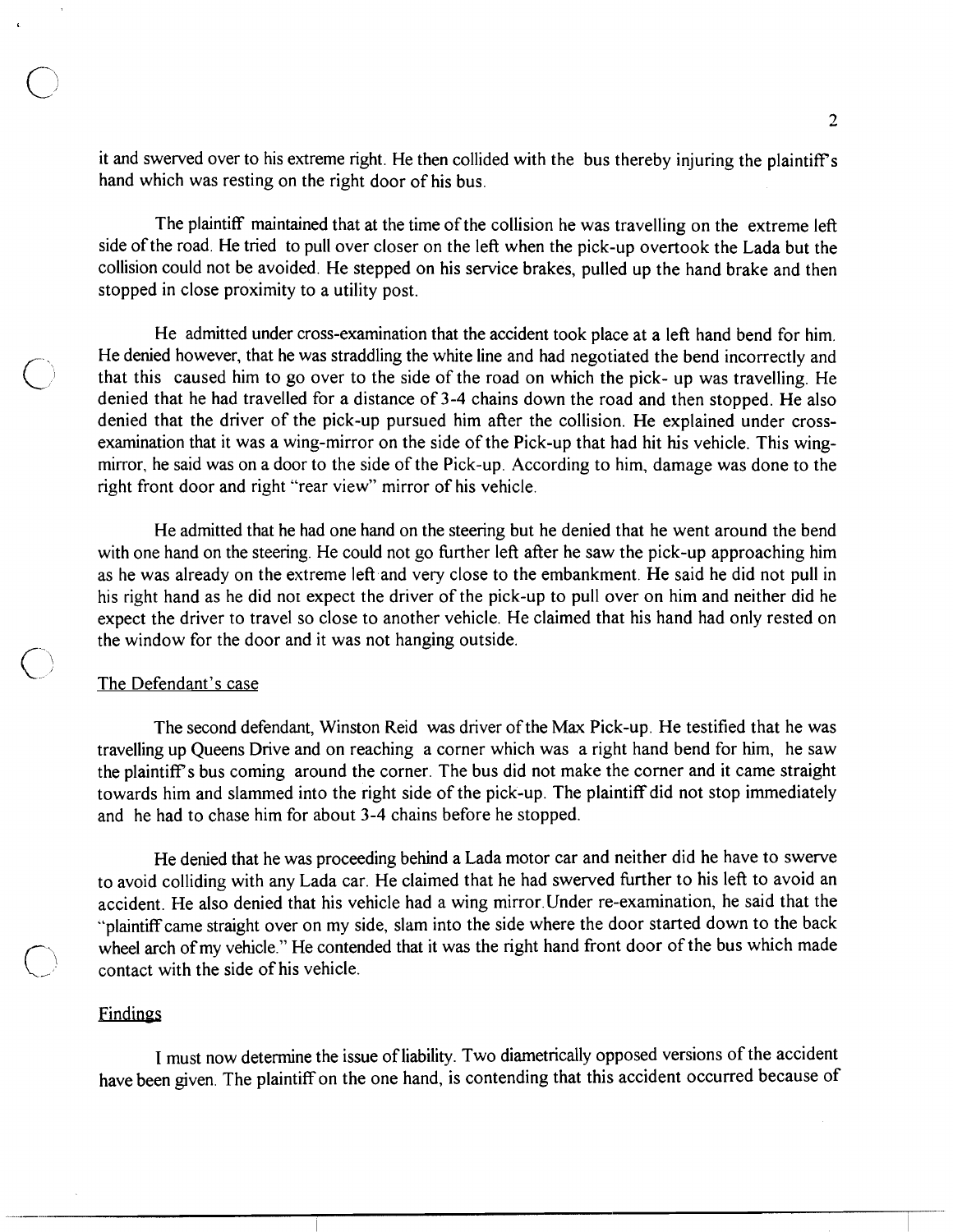the second defendant's act of overtaking and moving to the extreme right into his path. The second defendant on the other hand, is saying that the plaintiff negotiated a corner improperly and collided with him as he proceeded in the opposite direction.

How then should this issue of liability be resolved? The credibility of witnesses is an important factor and also of importance, are the resulting damages to the respective vehicles. I had the opportunity of seeing and hearing the parties as they gave evidence and their demeanour have been assessed. The plaintiff has impressed me as an honest and truthful witness. He has been quite frank with the Court and I find his account of this accident more credible. Unfortunately, I cannot say the same regarding the second named defendant. I do not believe his story and I reject his account.

I accept the plaintiff's account that as he negotiated the bend he saw the second defendant's Pickup overtaking a Lada motor car and in carrying out this manoeuvre he wnet too far right and made contact with the plaintiff's bus which was approaching, thereby causing damage to the said bus and serious injury to the plaintiff.

The Assessors' reports which were agreed as exhibits in the case also tell a stroy. Exhibit 2 reveals that the point of impact in respect of the bus was to the right front. There were damages to the right front door and glass, pivot window, front panel, middle panel, door regulator, door post and flooring. The plaintiff also said in his evidence that there was damage to the right wing mirror but the loss adjuster made no mention of this in his report. Exhibit 3 revealed that for the Pick-up, the point of impact was to the right side. The damages to that vehicle included the right cargo body panel, right door locking panel and the right door. The plaintiff maintained that there was a wing mirror on the Pick-up but the second defendant denied that such a mirror was on the vehicle. The plaintiff further maintained that it was that right wing mirror which made contact with his right door when the vehicle came across to the right. According to the second defendant however, the bus came straight over in his side and slammed into the side where the door started. Subsequently, he said that it was the right hand front door of the bus which "came in contact" with his vehicle.

On a preponderance of probabilities, it is my considered view that the damages seen on the vehicles are more consistent with the evidence given by the plaintiff. I accept the plaintiff's evidence that his "rear view" mirror was damaged albeit, that the adjuster made no reference to it in his report. I also accept his evidence that the right wing mirror of the Pick-up did collide with his right front door and mirror. In all the circumstances, I find that the second defendant failed to keep any or any proper look-out, failed to observe the plaintiff's vehicle in sufficient time; overtook at a time when it was manifestly unsafe to do so; drove on the incorrect side of the road and collided with the plaintiff's motor bus when it was travelling on its correct side of the road.

The Defence had alleged that the accident was as a result of, or was contributed to by the negligence of the plaintiff. In addressing me, Mr. Henry urged the Court to find that if there was negligence on the part of the second-named defendant he was not to be blamed fully as the plaintiff had contributed to his injury. He pointed to the evidence where the plaintiff had testified that prior to the collision he had his hand on the door of his bus. He relied upon the cases of Davies v Swan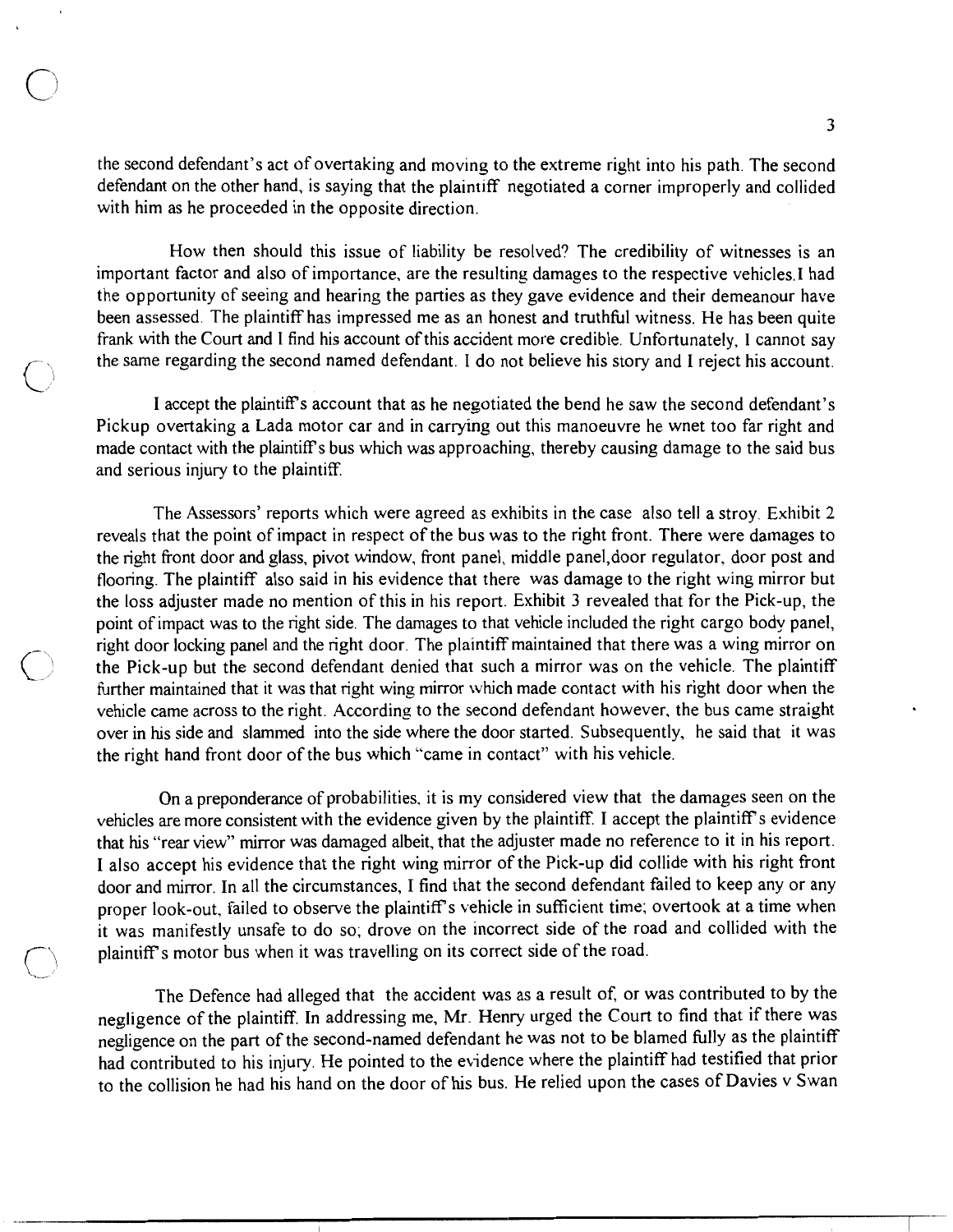Motor Co. Ltd [1949] 1 AllE.R 620 and Nance v British Columbia Electric Railway Co. Ltd [1951] 2 All E.R 448. These authorities suggest that a plea of contributory negligence should be treated as setting up want of care by the plaintiff for his own safety and all that is necessary to establish such a defence is to prove that the injured party did not in his own interest take reasonable care of himself and contributed, by want of care, to his own injury. Mr. Haynes on the other hand, submitted that this plea ought not to be entertained by the Court as there were no pleadings alleging facts of contributory negligence on the part of the plaintiff.

An examination of the pleadings reveal that the defence alleged that the accident was contributed to by the plaintiff. Particulars of his negligence are set out as follows:

- "1. Driving at too fast a speed in all the circumstances.
- 2. Driving on or unto the incorrect side of the roadway.
- 3. Failing to keep close to his nearside of the road while negotiating a bend.
- 4. Failing to have any, or any sufficient regard to other users of the roadway.
- 5. Failing to heed the presence of the first defendant's vehicle driving along the said roadway.

6. Colliding with the first named defendant's vehicle while it was lawfully on its correct side of the road way.

7. Failing to stop, slow down, swerve or otherwise manage or control his said motor vehicle so as to avoid the collision."

The pleadings do not reveal any allegation of the plaintiff's carelessness as it relates to where his hand was kept or positioned at the time of the collision. In my view, the submission by Mr. Haynes is correct. Order 18, r 12/8 of the 1967 Supreme Court Practice state inter alia:

> "18/12/8 - Contributory Negligence - Particulars should be given or will be ordered where necessary....."

It is my considered view however, that even if the mere statement that the plaintiff contributed to this accident is considered sufficient. I hold that the mere fact that he had his hand on the door would not be sufficient to constitute want of care for his own safety. In the final analysis, I find that the defendants are solely responsible for this accident.

I now turn to the award of damages.

# **DAMAGES**

# General

The Plaintiff testified that he lost consciousness after the accident. He found himself in Cornwall Regional Hospital. He was in pain and he spent four days in that institution. He noticed that his hand was severely injured and it was placed in a cast. He was transferred to the Kingston Public Hospital where he remained for about three weeks and was thereafter sent to The Medical Associates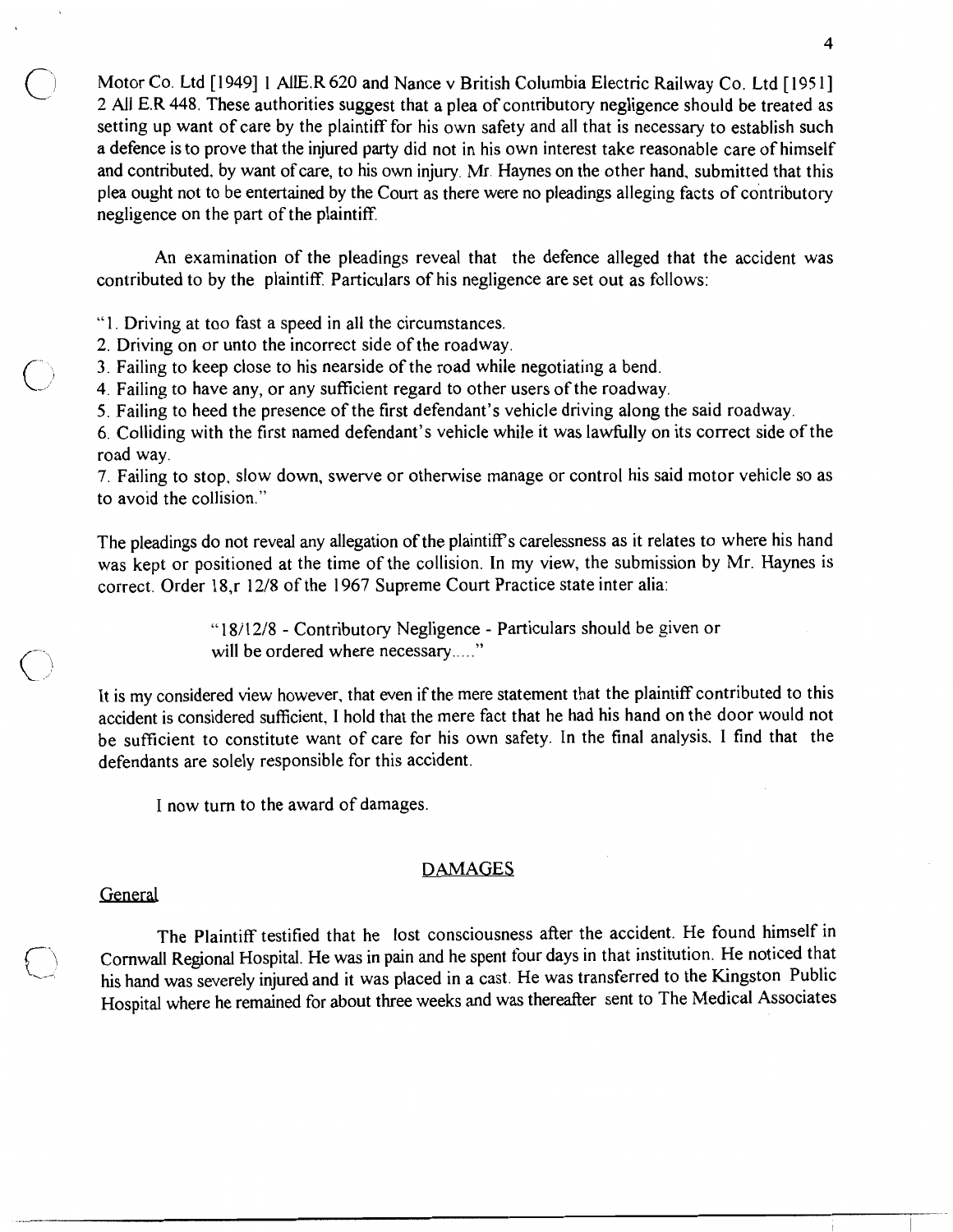Hospital to do an X-Ray. He was also admitted into St. Josephs Hospital where an operation was done on the right arm. There was no improvement after the operation so, he went to Canada and was examined by a Doctor there. Another operation was done on the arm and according to him he got a little relief. Since his return from Canada he has not felt any pain.

Whilst in Canada he received a nerve block injection which eased the pain in the hand. The Doctor also slit the upper arm which enabled him to move the hand to some extent. Before this slit was done he could not move the hand from side to side. He is unable to put the hand across the chest unless he holds it and brings it across.

The right hand is now smaller than the left. He was right handed before the accident and he has not been able to drive since. He claims that he should not drive because under the law he is a disabled person. He says that he can do "absolutely nothing" with the right hand as it is completely gone and he is now practicing to use the left hand. He cannot write with the right hand and is unable to grip anything with that hand His wife has to button his shirt collar, tie his neck-tie, and tie his shoe lace.

He has not worked since the accident. He was a waiter before he took up driving but he could not resort to the waiter job as he cannot use his right hand.

He had undergone physiotherapy after the accident and he feels embarrassed now with his deformed right hand. People constantly looked at the hand.

Dr. Warren Blake an Orthopaedic surgeon, saw the Plaintiff at Kingston Public Hospital on the 18<sup>th</sup> day of January 1989. His medical report was admitted by consent as Exhibit 1. This report states inter alia:

> ".....Injuries sustained were mainly to his right arm, forearm and neck. Examination revealed the following injuries:

> > 1. Healing wounds three inches by two inches to the dorsum of the mid right forearm.

> > 2. Paralysis and loss sensation of the right upper limb.

3. He was wearing a (sic) above elbow plaster cast with a window cut out to allow dressing of the wound. X-Rays revealed a displaced fracture of the distal third of the right radius.

He had regular wound dressing whilst in hospital. This improved satisfactorily and he was discharged on the 6<sup>th</sup> February 1989. His care thereafter continued in my offices at his request. On the 4<sup>th</sup> April 1989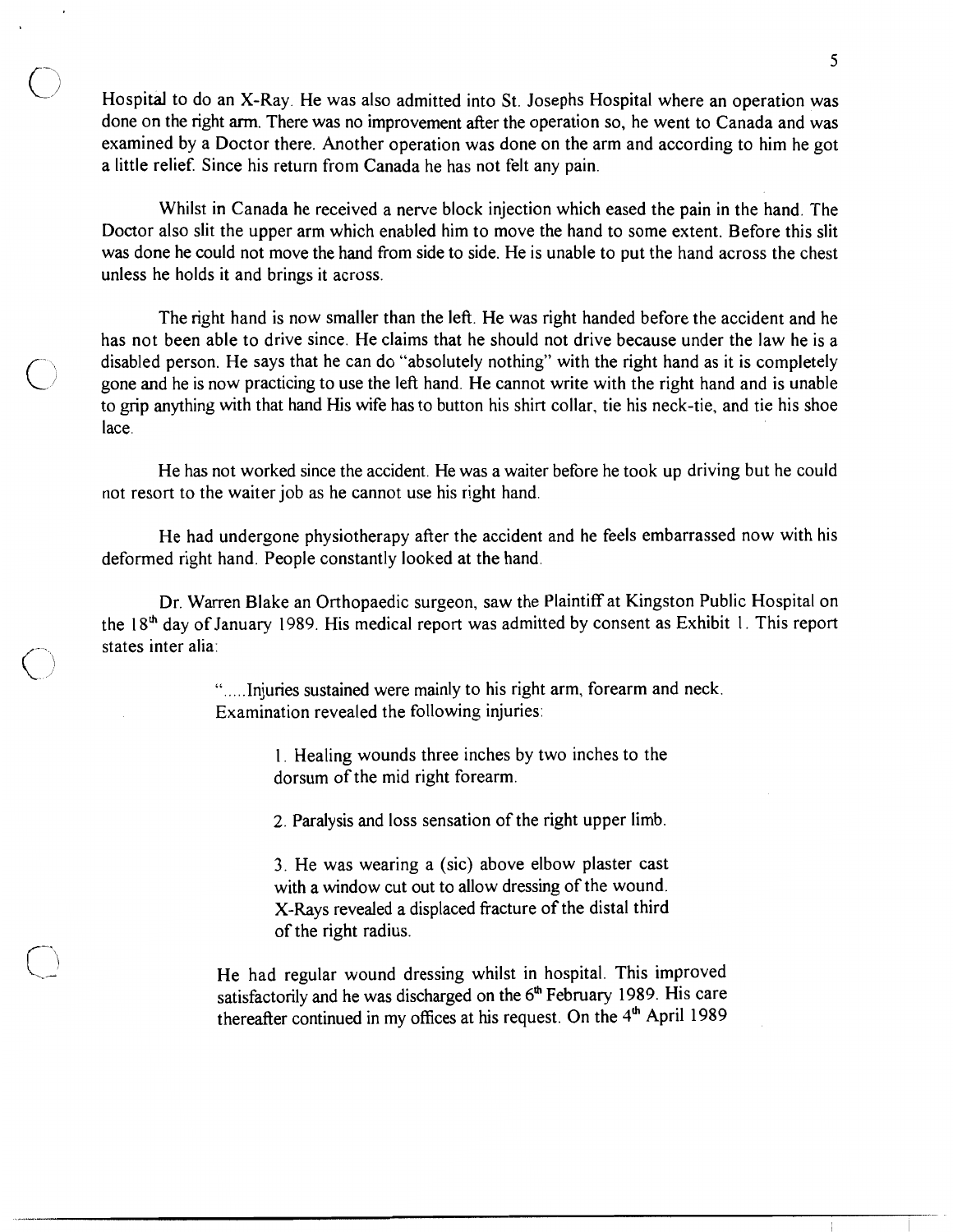he had internal fixation of the fracture radius as this had failed to unite. He was in St. Joseph's Hospital from the 3rd April 1989 to 6th April 1989. He has had several investigation to determine the extent of the damage to the nerves of the upper limb. The possibility of nerve surgery was also considered. The sum total of these investigation(sic) are that he has a damage to the brachial plexus. This is such as not to be amenable to surgery. His paralysis and loss of sensation will therefore be permanent.

His total permanent disability is assessed at 50% of the bodily function."

### Sgd Warren Blake FRCS

Dr. Blake testified that in 1989 when he assessed the plaintiff's disability at 50% of bodily function he had used the British method in arriving at this percentage but had changed over to the American standard in 1993. This resulted in a a change in the rating of the permanent disability to 60% of the whole person.

Mr. Haynes in addressing me submitted that an award \$3,000,000.00 would be appropriate in the circumstances. He urged the Court to consider the following cases in making its award:

1. Hinds v Edwards p. 100 of Khan's Vol. 4.

2. Smythe v Attorney General - p. 91 "Assessment of Damages for Personal Injuries" by Harrison.

3. Eubanks v Thorpe - p 91 "Assessment of Damages for Personal Injuries" by Harrison.

Mr. Henry on the other hand has submitted that an award between \$1,400,000 and \$1,600,000 would be reasonable. He referred to:

Campbell v Johnson p. 89 Khan's Vol 4

In deciding what is a reasonable award it must be appreciated that so far as possible comparable cases should be compensated with comparable awards.

In Smythe's case the plaintiff had a 60% permanent disability of his normal bodily function. He was unable to move his lower extremeties and had been incontinent. The bullet which injured him was lodged in the thoracic vertebra. He was awarded \$333,000.00 on the 17<sup>th</sup> Jaunuary, 1990 in respect of pain and suffering and loss of amenities. This award when updated now values \$2,873,861.00.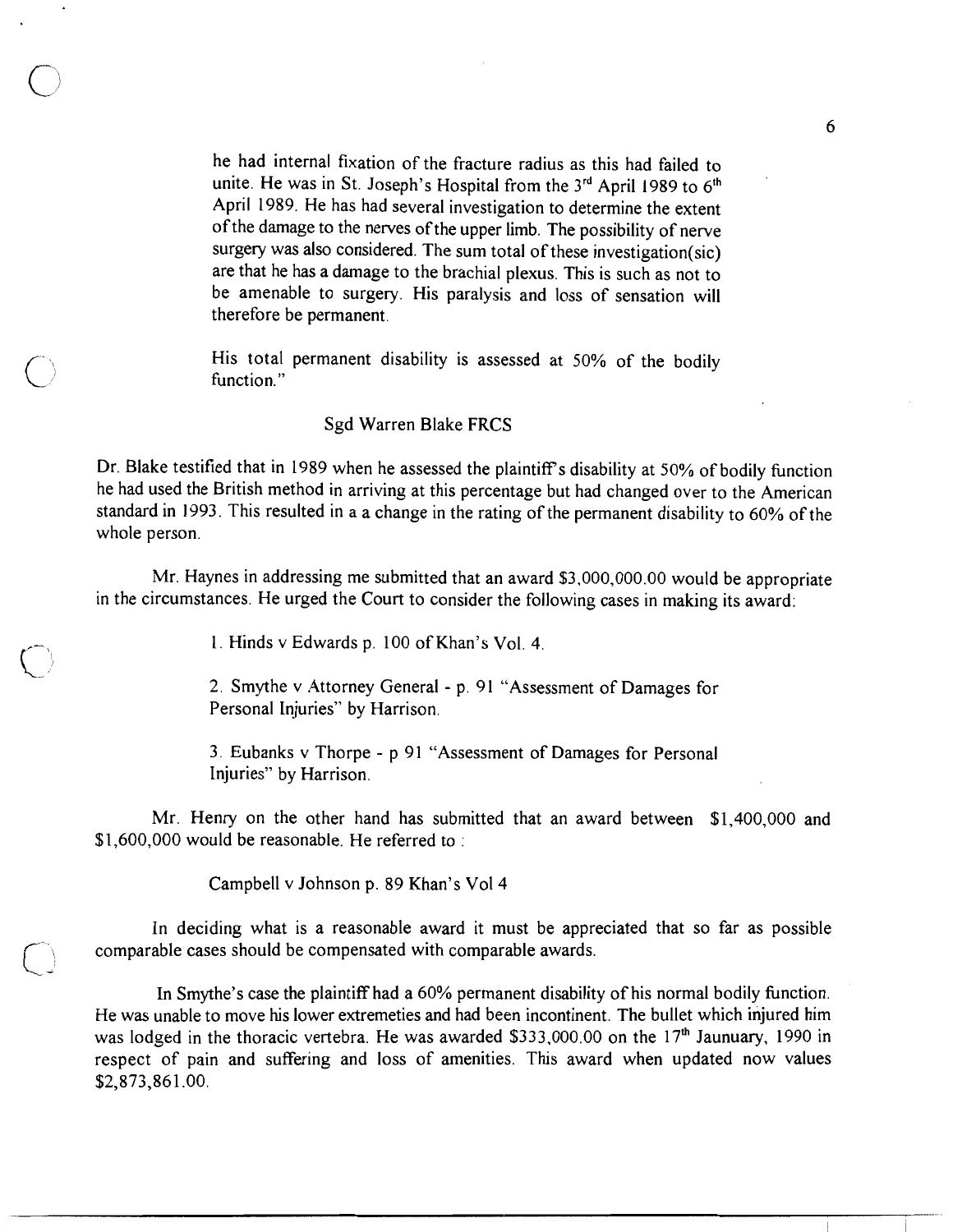The plaintiff Eubanks also sustained a 60% whole person disability. There was complete division of the spinal cord and she was completely paralysed from the 9th thoracic vertebra down. She was also incontinent. An award of \$300,000.00 was made on the 14<sup>th</sup> December 1990 for pain and suffering and loss of amenities.

In Victor Campbell v Samuel Johnson and Anor reported at page 89 of Khan's Vol. 4 the plaintiff's right arm was crushed and had to be amputated at the shoulder. The total loss of the right arm resulted in 60% impairment of the Plaintiff. He was awarded \$250,000.00 for pain and suffering and loss of amenities on the 22<sup>nd</sup> day of March 1991. A consumer price index of 11086.8 at March of 1998 would upgrade this award to \$1,006,000.00.

Of the cases cited, I would think that the case of Campbell v Johnson is most helpful. It is therefore my considered view that at this time where the index is much higher than it was in March, an award of \$1,500,000.00 would be reaasonable in all of the circumstances.

### Special damages

Items (a) to (f) in the Particulars of Special Damages were agreed. They are as follows:

| (a)            | Cost of repairs to the bus | \$3,860.00 |
|----------------|----------------------------|------------|
| (b)            | Assessor's report          | \$120.00   |
| $\circledcirc$ | Medical expense            | \$160.00   |
| (d)            | Physiotherapy              | \$300.00   |
| (e)            | <b>Medical Reports</b>     | \$600.00   |
| (f)            | Travelling expenses        | \$3600.00  |
|                |                            |            |

Total \$8640.00

Mr. Haynes submitted that the court should allow the period claimed for loss of earnings but agreed that the plaintiff has a duty however, to mitigate his loss. Mr. Henry on the other hand submitted that the Plaintiff would only be entitled to loss of earnings only from January to November of 1989 and for period he travelled to Canada. He maintained however that there was no evidence how long this latter period was.

The Plaintiff testified that as a tour operator he would take 10 persons on tour. He did 2 tours per day and was based at Verley House Hotel. He charged U.S\$150 pertrip. He worked six days per week. His net earning was U.S\$1000 per week. Since the accident he has lost his tour job as he has not been able to work. He has sold the bus after repairing it. He could not get some to drive it. He had employed someone initially to do the tours but due to dishonesty on the part of the driver he had to dispense with his service. He never thought of going along with bus and collect the money. He just wanted to get rid of it. He was hoping to retire at age 65 years and that this would take place in 1998.

I would allow an award of U.S \$36,000.00 in respect of loss of income from his tour

 $\overline{7}$